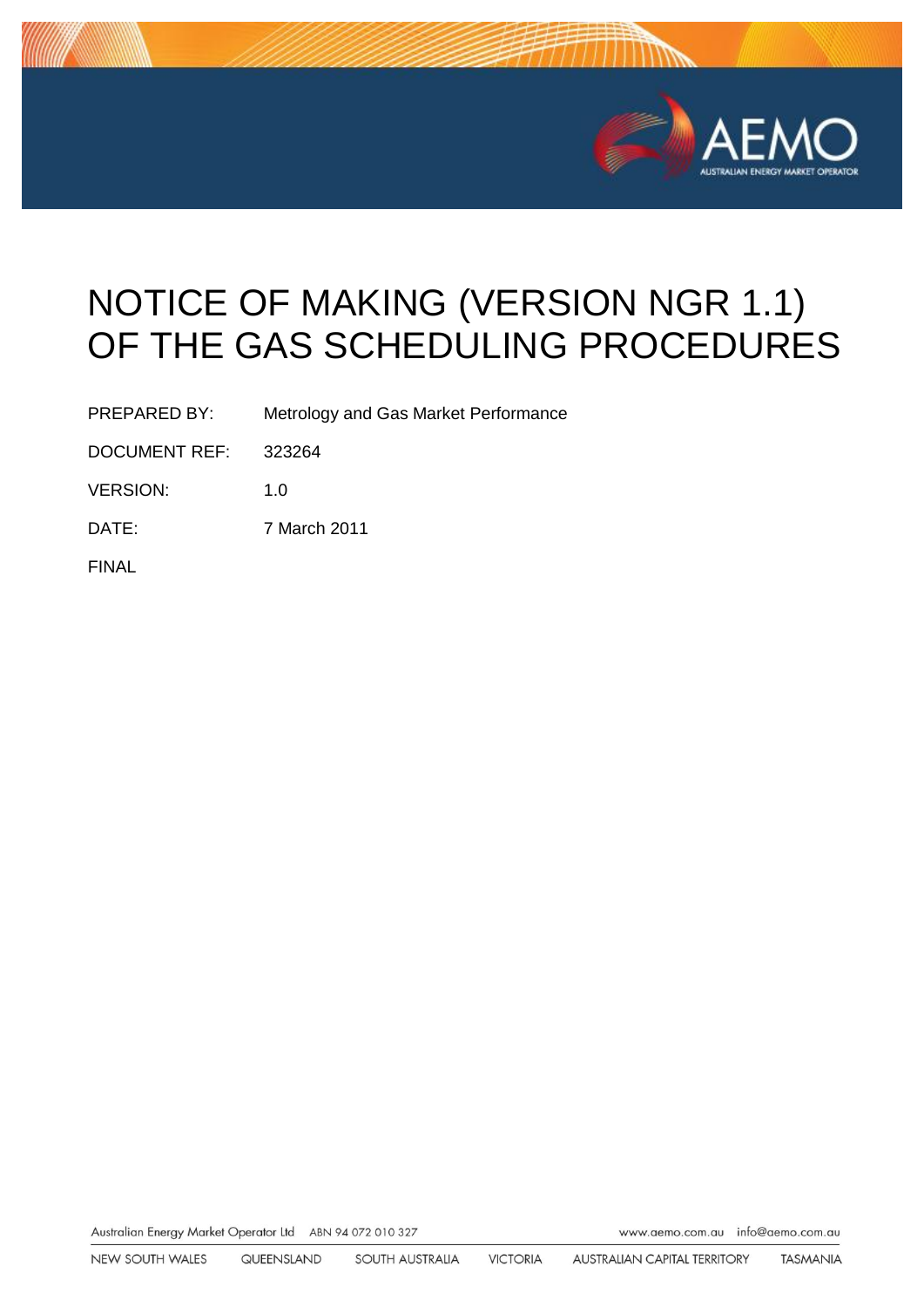

# **AEMO decision to make the Gas Scheduling Procedures**

In accordance with rule 135EE 'Ordinary process for making Procedures' of the National Gas Rules (NGR), AEMO:

- initiated the consultation of the Gas Scheduling Procedures (GSP) with the issue of the Proposed Procedure Report (PPC) on 24 December 2010;
- published the Impact and Implementation Report (IIR) on 12 January 2011 inviting registered participants and the public to submit written comments on the proposed Procedures.

Submissions closed on 7 February 2011. No written submissions were received by the closing date.

Origin Energy Ltd (OE) submitted their comments on 8 February 2011 which were accepted by AEMO. OE"s comments can be located at the following link: <http://www.aemo.com.au/consultations/1091-0015.html>

AEMO met with OE on 22 February to clarify their written comments. Following the meeting, AEMO revised the GSP in the light of OE"s original comments in the submission and additional comments raised at the meeting on 22 February. The comments were around the lack of clarity of the operation and application of the GSP.

AEMO consulted OE on the further changes to the GSP on 1 March 2011. OE confirmed in their response on 4 March that they were satisfied that the changes in the GSP adequately resolved the issues raised.

In accordance with rule 135EE(4) of the NGR, AEMO hereby publishes its decision for making the GSP that:

- (a) summarises comments received on the proposed GSP (see Schedule 1);
- (b) sets out the updated GSP (see Schedule 2) with an effective date of 1 April 2011; and
- (c) describes how and why the GSP have been revised (see Schedule 3).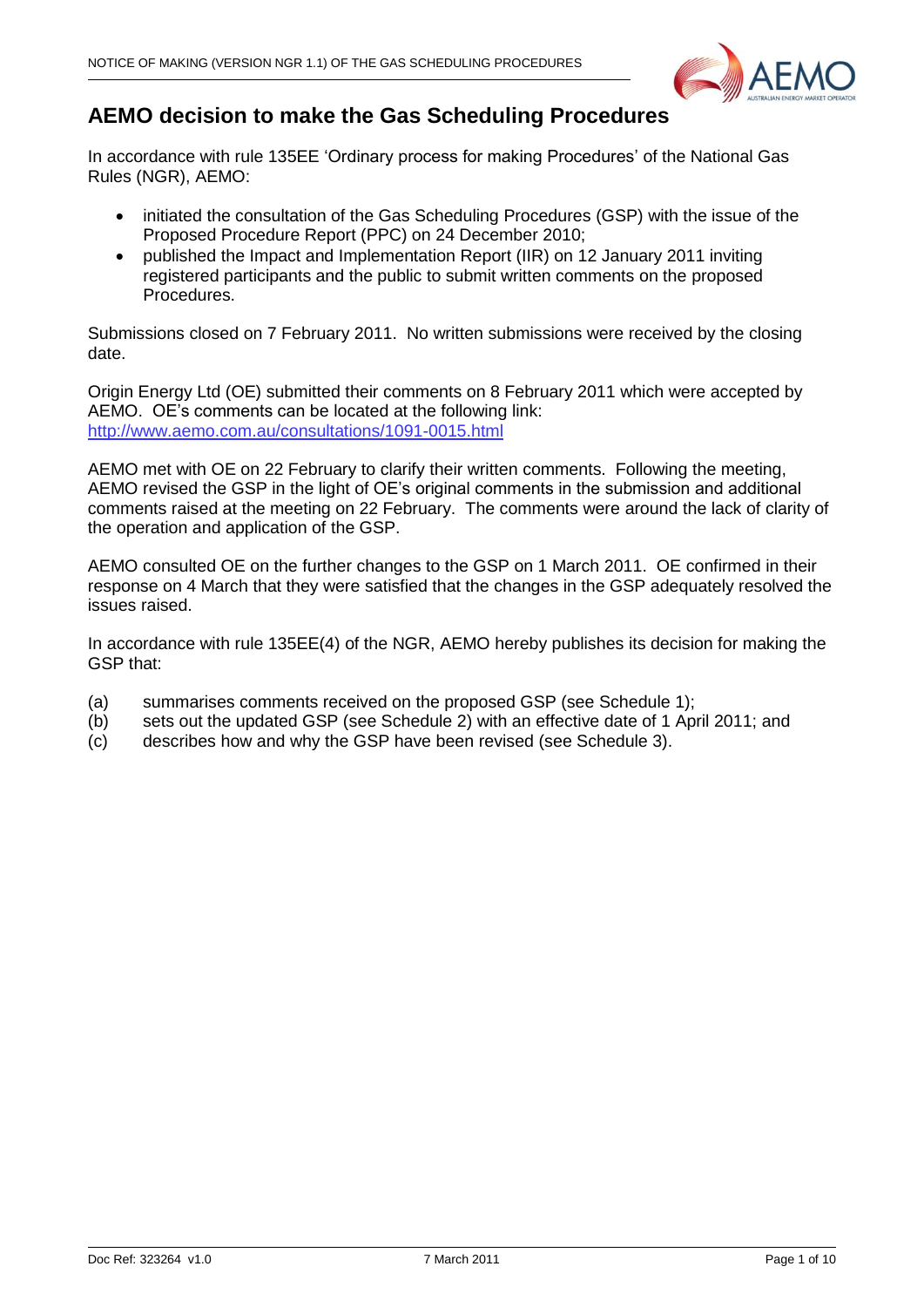

## **Schedule 1 - Summary of comments on the GSP**

**Origin Energy submission received on 8 February 2011**

In its submission, OE:

- **1. Raised a number of issues related to the design of the solution including its robustness and appropriateness in the light of changes to the physical configuration of the networks since 2009.**
	- $\triangleright$  AEMO noted that the GWCF:
		- $\circ$  Had deliberated the design issues at GWCF meetings between Aug 09 and Dec 09 in accordance with the consultation process for consideration of issues relating to the operation and design of the Declared Wholesale Gas Market (DWGM) $<sup>1</sup>$ ; and</sup>
		- $\circ$  Agreed to implement the proposed solution (see GWCF paper 09-080-04, GWCF minutes for meeting 155).
	- $\triangleright$  AEMO believes that the generic nature of the changes to the procedures mean that physical changes to system configuration have no impact on the validity and effectiveness of the proposed solution in addressing the current issue at SIPs with multiple supply sources.

#### **2. Raised concerns about the inconsistent application of the solution across the Declared Wholesale Gas Market (DWGM) or selected System Injection Points (SIPs) with multiple supply sources.**

 $\triangleright$  AEMO confirms that the proposed solution applies consistently across the DWGM at all SIPs with multiple supply sources, as was in AEMO notice to GWCF(See Mr Louis Chen"s email to GWCF on Friday, 10 December 2010 11:12, with the title "Response to comment on multiple supply source GWCF paper 10-080-01 and a draft copy of Accreditation Form for comments").

#### **3. Questioned the lack of clarity around its application and operation, in particular the application of multiple supply source Supply and Demand Point Constraint (SDPC).**

 $\triangleright$  AEMO believes that the relevant details were provided in GWCF papers presented at GWCF meetings between Aug 09 and Dec 09 or communicated to GWCF members via emails. However, after further discussions with OE, AEMO made further changes to the GSP to address OE"s concerns.. See Schedule 3 for more details.

#### **4. Requested to defer the effective date of the GSP to Jul 2011 to enable market participants (MPs) sufficient time for setting up the required business processes and systems.**

 $\triangleright$  AEMO consulted the GWCF on this issue. The GWCF supported the original date of 1 April 2011 taking into account the potential risks to system operations if the changes were implemented in winter, and agreed to OE"s request that the GWCF review the effectiveness of arrangements post winter 2011 (see minutes of GWCF meeting 152, 22 Feb 2011).

1 See GWCF Terms of Reference at [http://www.aemogas.com.au/index.php?action=filemanager&folder\\_id=812&pageID=9950&sectionID=9948](http://www.aemogas.com.au/index.php?action=filemanager&folder_id=812&pageID=9950§ionID=9948)

-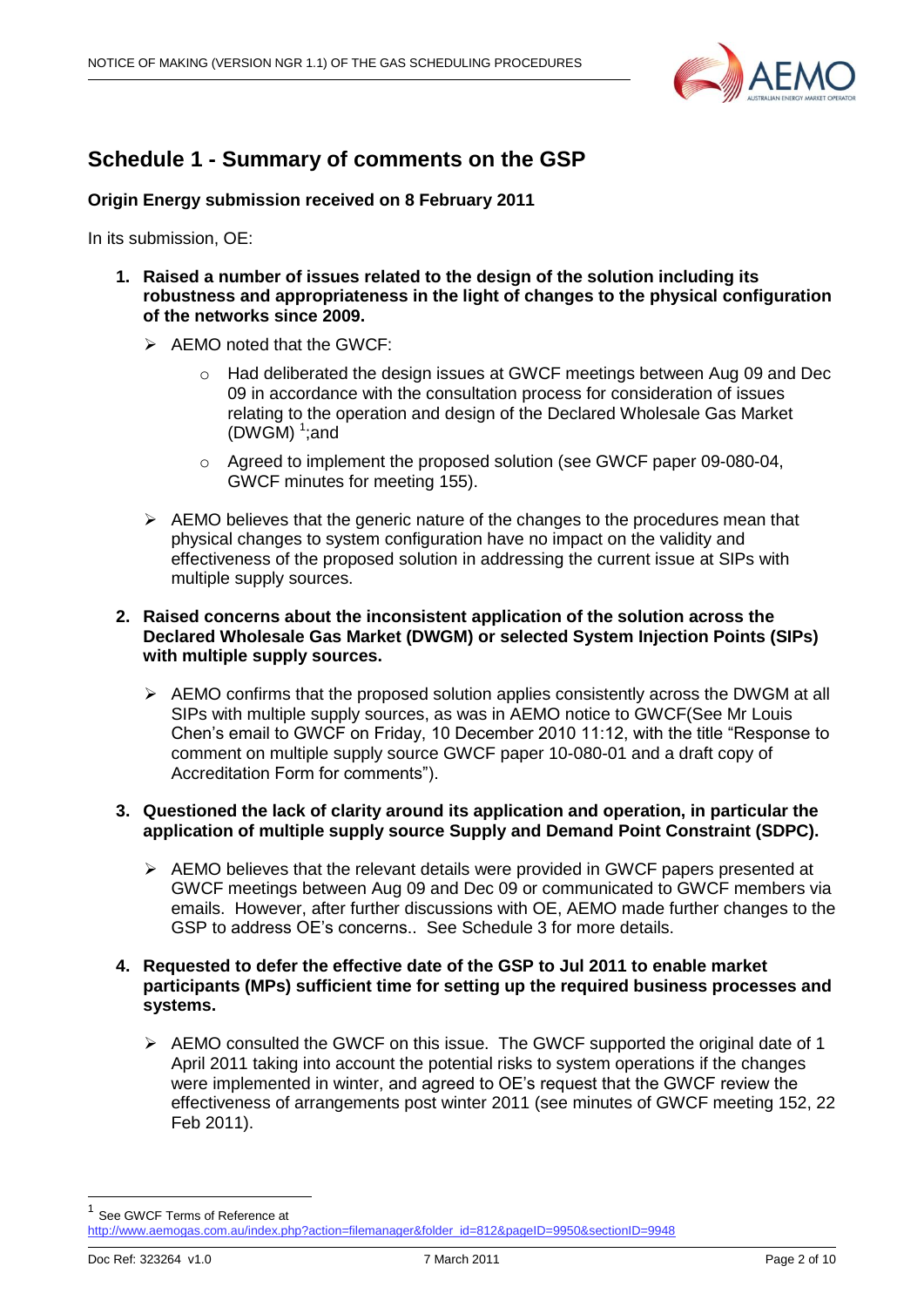

#### **Origin Energy comments received on 4 March 2011**

AEMO updated the GSP taking into account OE comments included in their submission and raised during the meeting on 22 February. OE reviewed the revised GSP and confirmed that the changes have satisfactorily resolved the issues they raised. See Schedule 4 for OE"s confirmation.

## **Schedule 2 - the updated Gas Scheduling Procedures**

AEMO has published the updated GSP which can be located via the link below on AEMO website.

Home>Gas>Gas Market Consultations>Wholesale Market Gas Scheduling Procedures (Victoria) Version NGR1.1.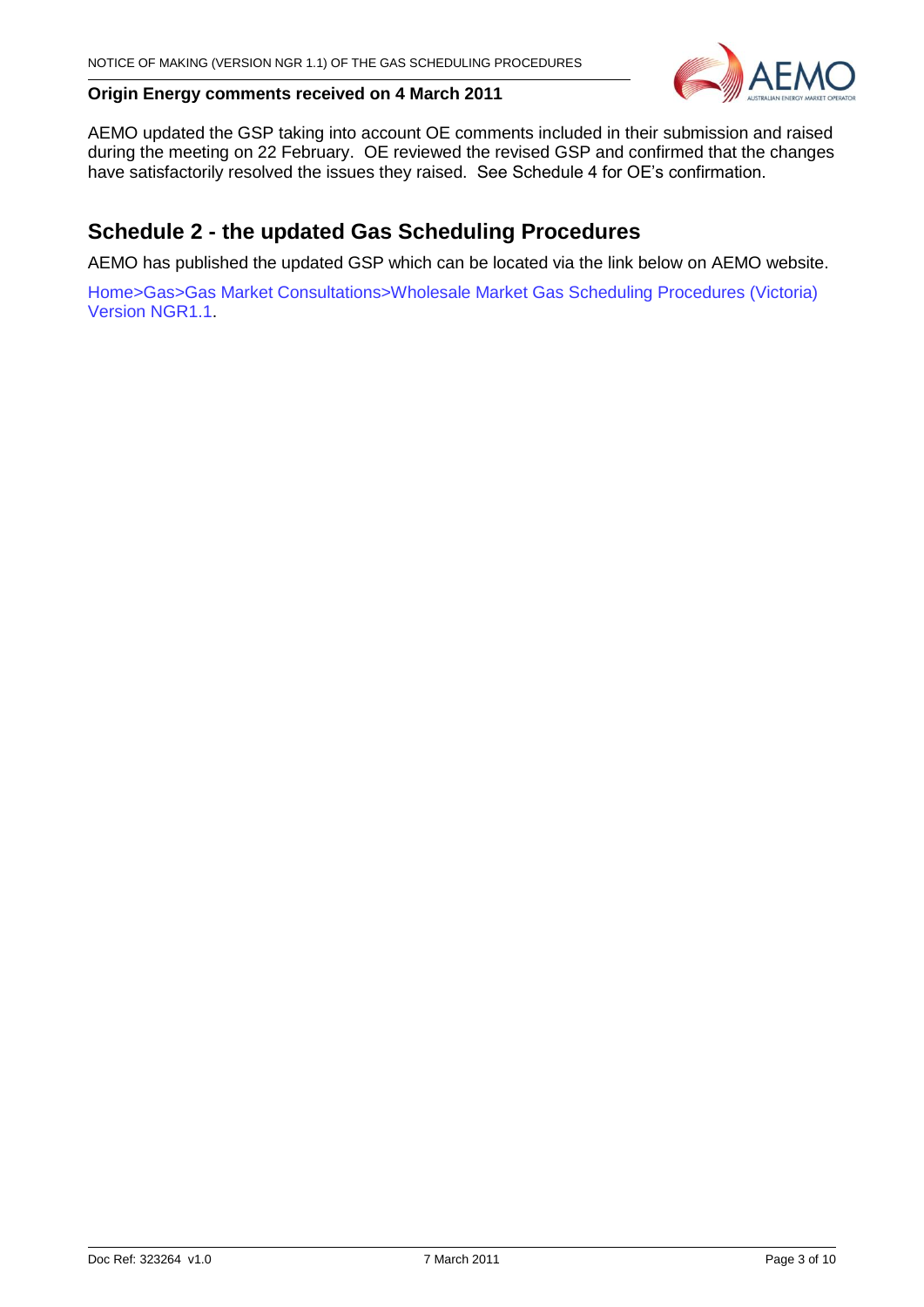

## **Schedule 3 - Explanations of the changes to the Gas Scheduling Procedures**

AEMO has made the following changes to the GSP in response to OE"s comment (Point 3 in Schedule 1) on the lack of clarity around the application and operations of the GSP. The GSP now make it clear that:

- $\triangleright$  A multiple supply source SDPC only applies to bids where Market Participants have accredited multiple supply sources with AEMO. The changes are in Section 3.8 and 3.10 of the GSP; and
- $\triangleright$  in order for AEMO to register the multiple supply sources, the facility operator must demonstrate that appropriate pre-arrangements are in place between the facility operator and the relevant MPs to allow the SDPCs to operate appropriately. The relevant changes are in Section 3.8A of the GSP.

The changes made to relevant sections of the GSP are shown in Table 1 below.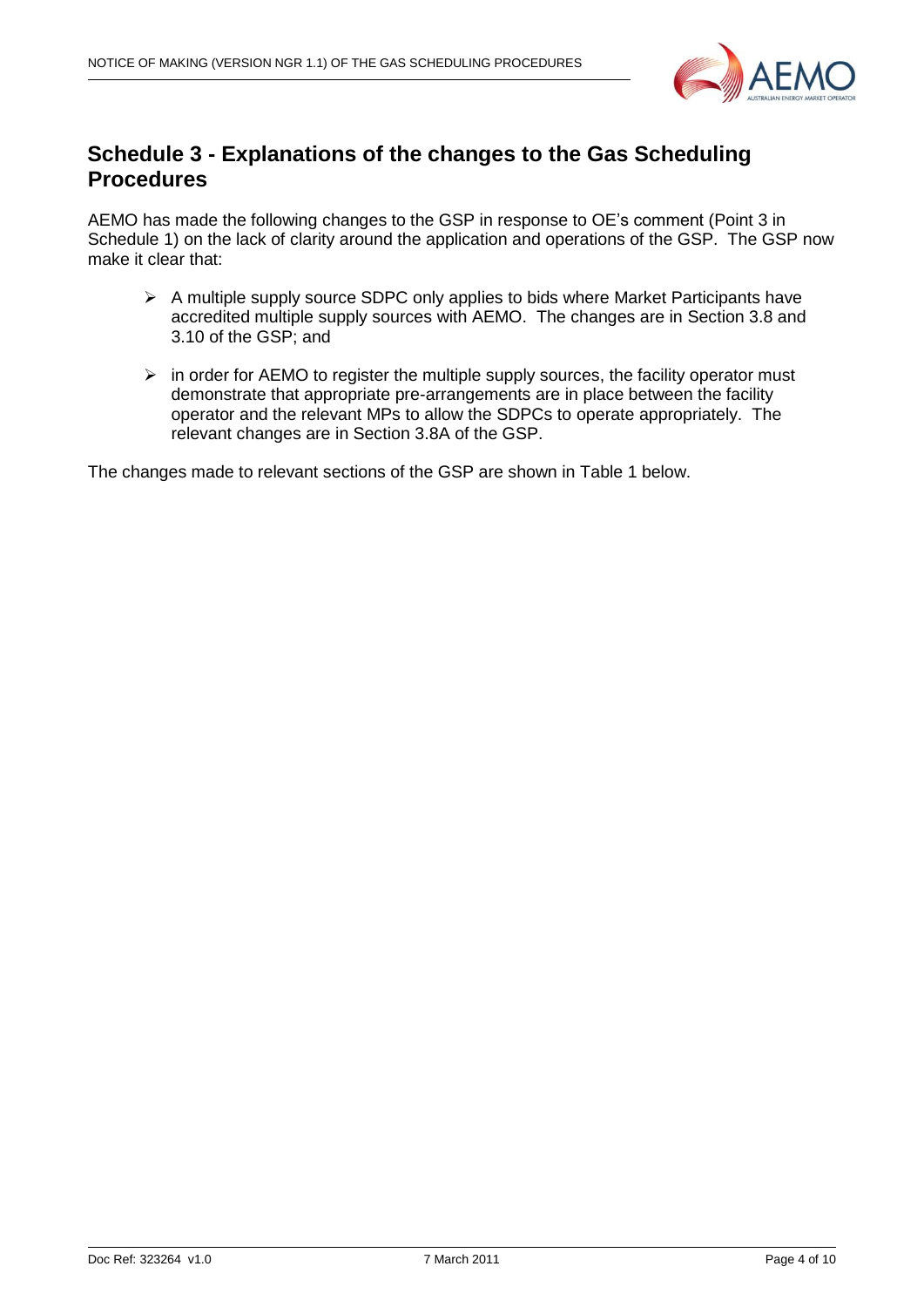

#### **Table 1 - Changes to the GSP (relative to the original version on consultation)**

## **3.8 Supply and Demand Point Constraints**

AEMO may apply Supply and Demand Point Constraints (SDPC) to reflect contractual, physical and operating constraints at system injection points and system withdrawal points that are to be taken into account during the preparation of an operating schedule. AEMO may also apply SDPCs during plant commissioning or pipeline maintenance (e.g. maintenance of compressors) to achieve physically feasible operating schedules.

SDPCs consist of:

- supply point constraints, which usually apply to the aggregate schedules on all Market Participants injecting gas at a particular meter;
- supply point constraints which are used to selectively constrain injection bids at system injection points where the facility operator has registered multiple supply sources in accordance with section 3.8A and Market Participants have accredited multiple supply sources in accordance with section 3.40associated with a failed supply source at a particular injection meter receiving gas from multiple upstream supply sources; and
- demand point constraints, which usually apply to the aggregate schedules on all Market Participants withdrawing gas at a single off-take meter.

The two important roles of SDPCs are:

- (a) to enable the Market Clearing Engine to reasonably represent the planned and the actual total injection or withdrawal of gas during the day from a system injection point or system withdrawal point, where one or more Market Participants are involved in contracting the gas for injection or withdrawal. This will allow AEMO to produce an operating schedule that is representative of the planned and the actual total injection or withdrawal of gas from all Market Participants that are injecting or withdrawing at the system injection point or system withdrawal point; and
- (b) to provide a facility whereby AEMO is able to prescribe an overriding set of constraints upon the collective bids at a system injection point or system withdrawal point (or selective bids at a system injection point). In this way, AEMO can reflect constraints at system injection points or system withdrawal points according to the operating arrangements, applicable to the gas day. If needed, this facility also allows AEMO to intervene in the market and drive the operating schedule during emergencies or at times of system constraint.

AEMO will set the SDPC parameters at an injection or withdrawal meter according to information supplied by Producers, interconnected transmission pipeline service providers and Storage Providers, either from the terms and conditions specified in operating agreements, which are entered into between AEMO and the associated party that is injecting or withdrawing; or using information provided by such party. This information will be used to set the overall limits for the system injection points or system withdrawal points specified in the information provided, to ensure any scheduling instruction issued by AEMO is consistent with injection or withdrawal capabilities of the system injection point or system withdrawal point for the period that the SDPC applies. The SDPCs include, but are not limited to: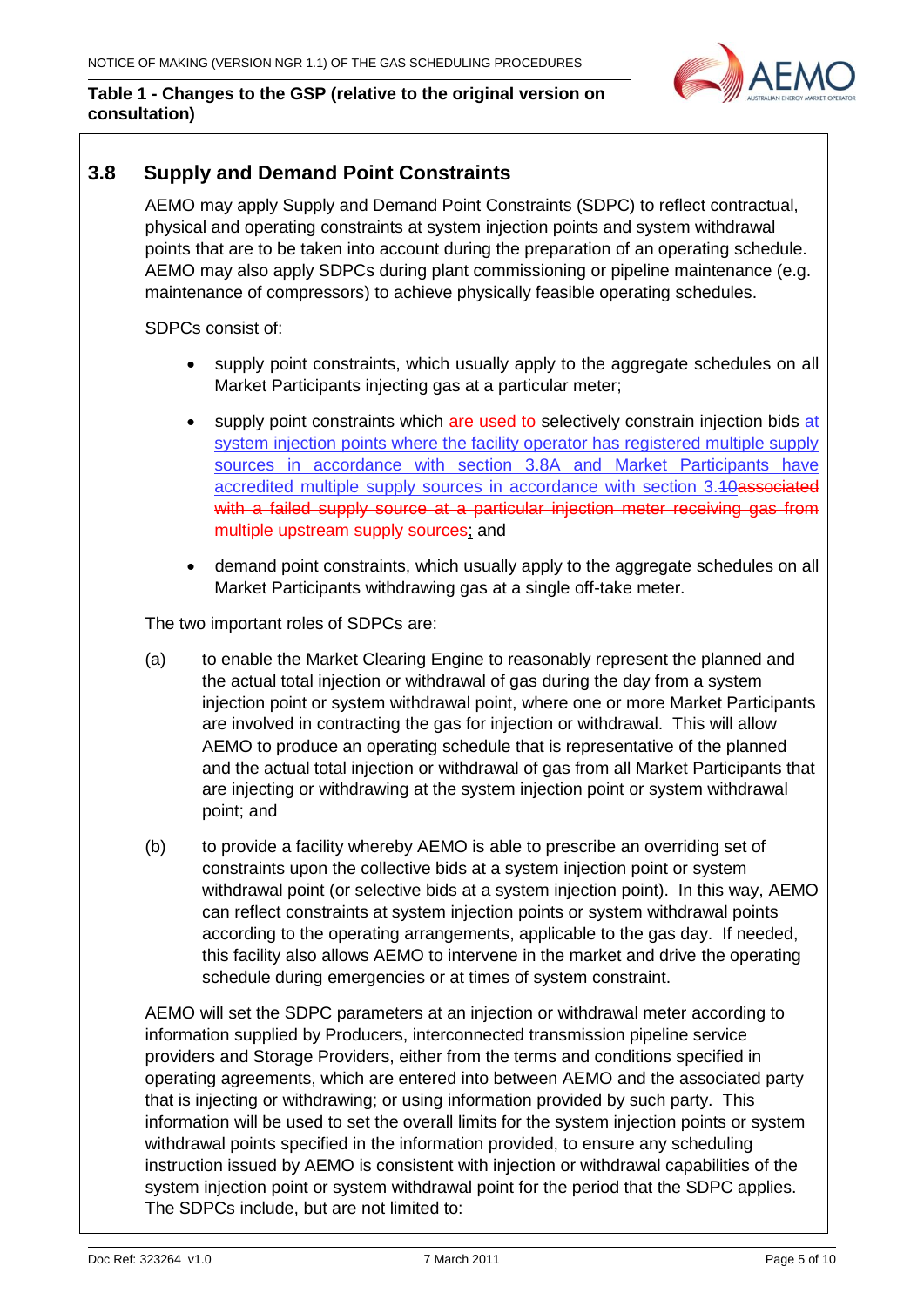

- daily minimum quantity;
- daily maximum quantity;
- hourly minimum quantity;
- hourly maximum quantity;
- hourly ramp up/down limits:
- hourly response time;
- flexible response; and
- point expiration time.

AEMO may change SDPCs independently of information provided by Market Participants during the gas day where AEMO becomes aware of changes in the physical capabilities of a supply source that may constrain that supply source and limit its ability to support system security.

Unless intervening in the market, AEMO will apply the appropriate SDPCs to both operating schedules and pricing schedules.

AEMO will notify Market Participants of changes to SDPCs by an SWN using SMS in accordance with Chapter 7.

In the event of an outage of a supply source at a system injection point for which the facility operator has registered multiple supply sources, in accordance with section 3.8A, the facility operator must advise AEMO that they will cease to inject gas from that supply source into the DTS.

After receiving this advice, AEMO must:

- set the MHQ to zero for injection bids at the failed supply point from Market Participants who have accredited the failed supply point as one of their multiple supply sources, in accordance with section 3.10; and
- notify Market Participants of the applied SDPC by an SWN using SMS in accordance with Chapter 7.

In the event of an upstream supply source outage at a system injection point where the facility operator has registered multiple supply sources, in accordance with clause 3.8A, the following must occur for AEMO to apply a constraint:

- the relevant facility operator must advise AEMO that they will cease to inject gas from a registered supply source into the DTS;. Upon receiving this advice, AEMO will set the MHQ to zero for the injection bids associated with the nominated supply source as per the Accreditation information provided to AEMO by these Market Participants. Refer to section 3.10; and
- AEMO will notify Market Participants of the applied SDPC by an SWN using SMS in accordance with Chapter 7.

## **3.8A Registration of multiple supply sources**

A facility operator may apply to register multiple supply sources at a SIP for the purpose of SDPC.

AEMO must register the multiple supply sources if the facility operator can demonstrate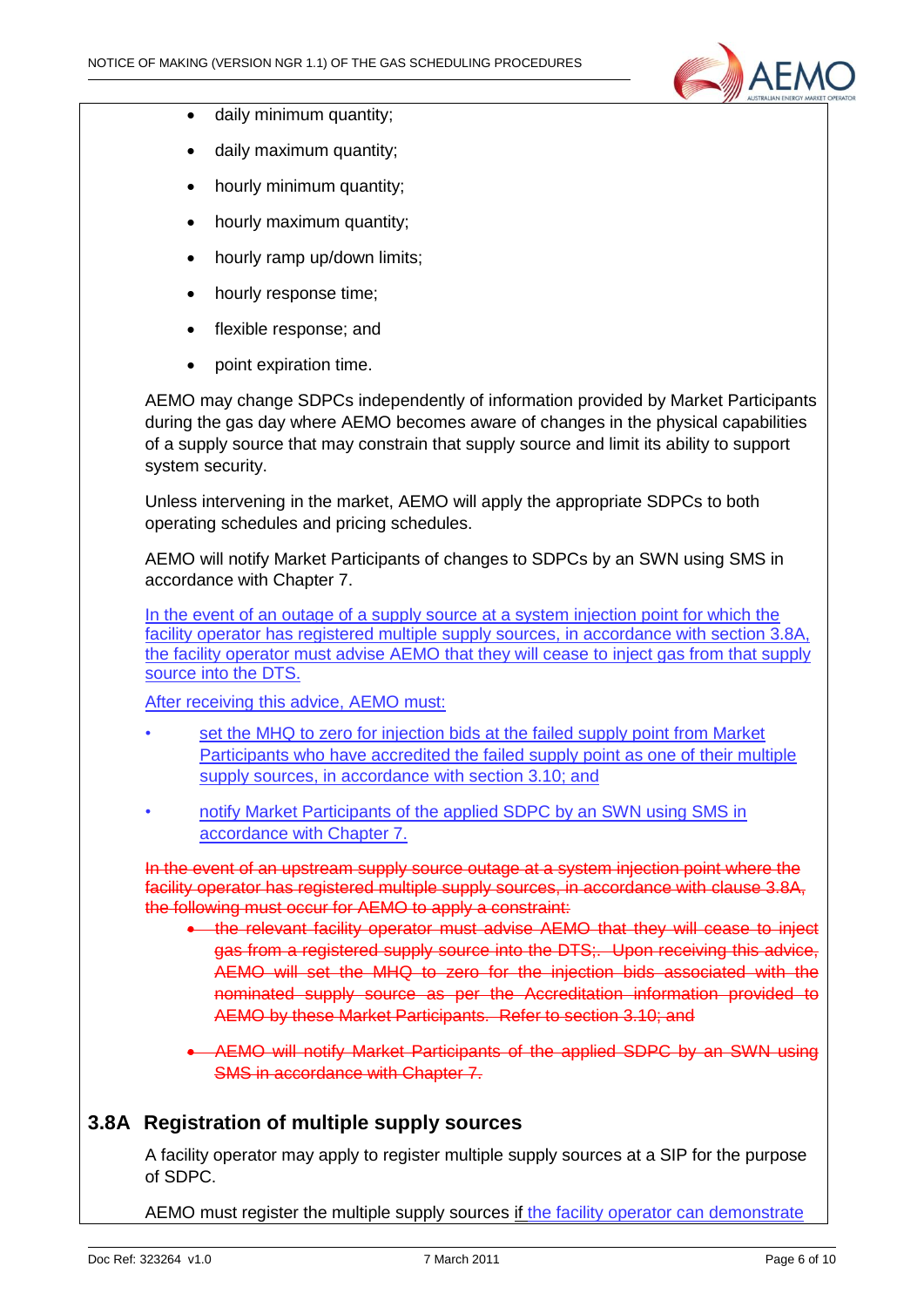

satisfied that appropriate arrangements are in place between the facility operator and the relevant Market Participants to allow the SDPCs to operate in accordance with clause section 3.8.

## **3.10 Accreditation of controllable quantities (bids)**

Under rule 210(1) of the Rules, AEMO and the Market Participants must comply with the accreditation procedures for the accreditation of quantities.

Market Participants who wish to be eligible to receive ancillary payments arising from the lodgement of their injection bids and withdrawal bids of a controllable quantity must provide information on any constraints applicable to the deliverability of gas for their injections or withdrawals through the accreditation process (refer to section 3.8).

AEMO will record any accredited set of constraints for a Market Participant's bids at a meter. AEMO will only apply accredited constraints as inputs to the Market Clearing Engine and such accredited constraints will be applied to both the operating schedule and the pricing schedule unless AEMO reasonably determines that the accreditation data is the cause of an infeasible operating schedule or pricing schedule.

If AEMO identifies that bid data that has passed validation is causing an operating schedule or pricing schedule to be infeasible, AEMO may amend intra day the accredited quantities of the relevant Market Participant, as described further in section 5.4. AEMO will notify the affected Market Participant of any such actions undertaken by AEMO.

| Accredited quantities for injection bids            | <b>Accredited quantities for</b><br>withdrawal bids |
|-----------------------------------------------------|-----------------------------------------------------|
| Hourly ramp rates (up and down)                     | Hourly ramp rates (up                               |
| Minimum hourly flow                                 | and down)                                           |
| Maximum hourly flow                                 | Maximum hourly flow                                 |
| Hourly response time                                | Hourly response time                                |
| <b>Bid expiration time</b>                          | <b>Bid expiration time</b>                          |
| Fixed schedule quantities (schedule<br>restriction) | Fixed schedule quantities<br>(schedule restriction) |
| Flexible response                                   | Flexible response                                   |
| Nominated multiple supply source for SDPC           |                                                     |
| Table 2: Accreditation quantities                   |                                                     |
|                                                     |                                                     |

Accreditation quantities for a Market Participant may include those shown in Table 2 below: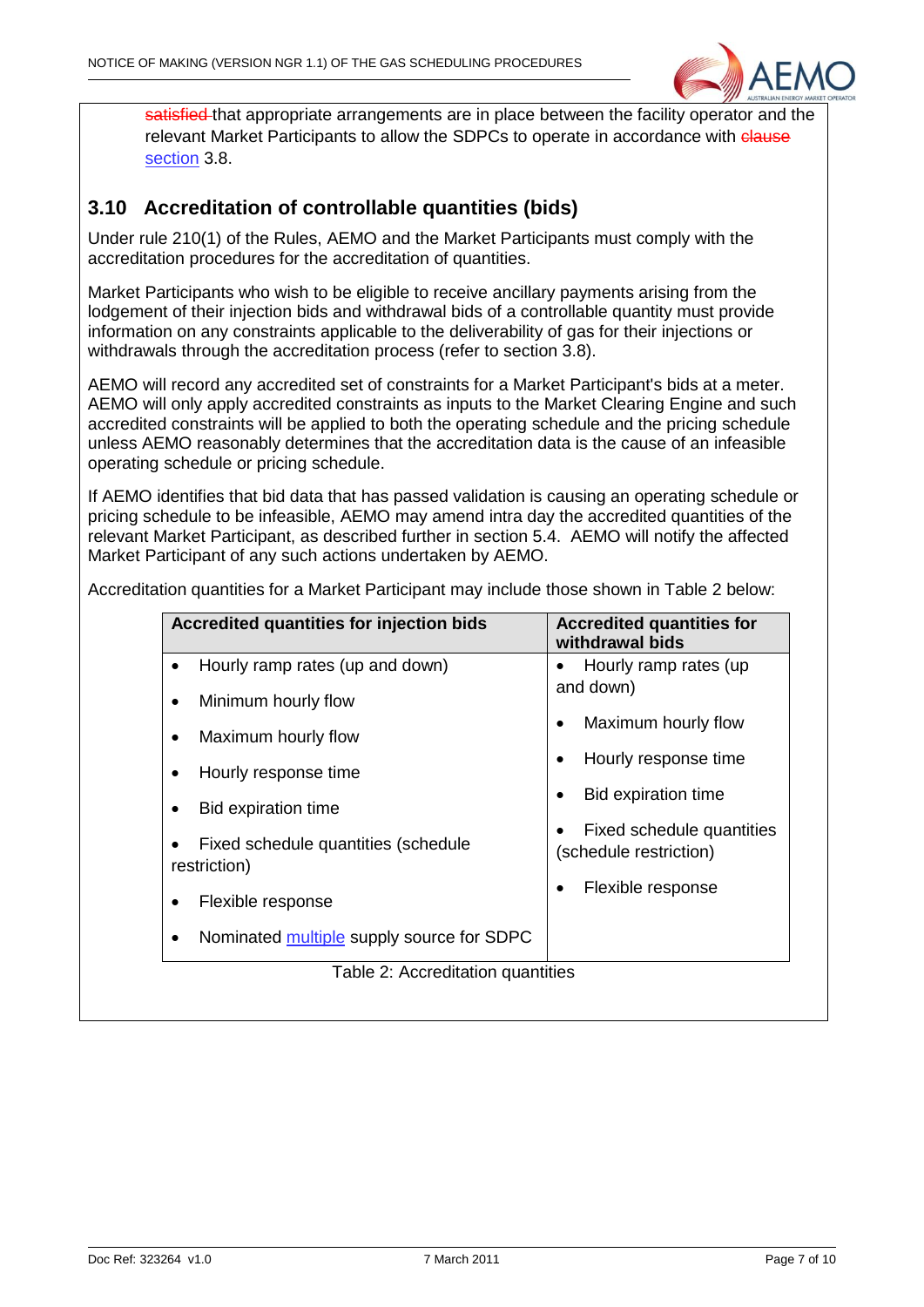

## **Schedule 4 - Origin Energy's confirmation of acceptance of the further changes to the GSP**

**From:** Cole, Hannah [mailto:Hannah.Cole@originenergy.com.au] **Sent:** Friday, 4 March 2011 08:12 **To:** Roger Shaw **Cc:** Canh Diep; Neale Scott; Louis Chen; James Shelley; O'Farrell, Andrew; Lillian Patterson (Origin Energy) **Subject:** RE: Consultation on changes to Gas Scheduling Procedures to accommodate multiple supply source SDPC

Hi Roger,

Thanks again for the opportunity to comment.

We've reviewed your suggested changes and are happy that they address the concerns raised, along side the post-winter review. Thanks for clarifying the communication processes also.

Should you have any further questions, feel free to give me a call.

Apologies for not getting back to you until this morning; I've been interstate much of this week.

Kind regards, Hannah

**Hannah Cole** Regulatory Policy Manager Energy Risk Management **Origin** 

**t** 02 8345 5500 | **m** 0429 455 070 | **f** 02 9252 8622

**From:** Roger Shaw [mailto:Roger.Shaw@aemo.com.au] **Sent:** Tuesday, 1 March 2011 2:40 PM **To:** Cole, Hannah **Cc:** Canh Diep; Neale Scott; Louis Chen **Subject:** Consultation on changes to Gas Scheduling Procedures to accomodate multiple supply source SDPC

Dear Hannah

Following our meeting after the last GWCF, we have made changes to the proposed Gas Scheduling Procedures (GSP) to:

- Make it clearer that the multiple supply source SDPC only apply to bids where Market Participants have accredited multiple supply sources (applied at two points in section 3.8 of GSP and additional word added at section 3.10)
- Clarify AEMO"s discretion in approving multiple supply sources (applied to section 3.8A of GSP requiring Facility Operators to demonstrate that appropriate arrangements are in place)

We can also confirm that the multiple supply source SDPC will be reported via the MIBB and System Wide Notices as follows:

New MIBB report INT112c that has been developed for the constraint. This will be published at every